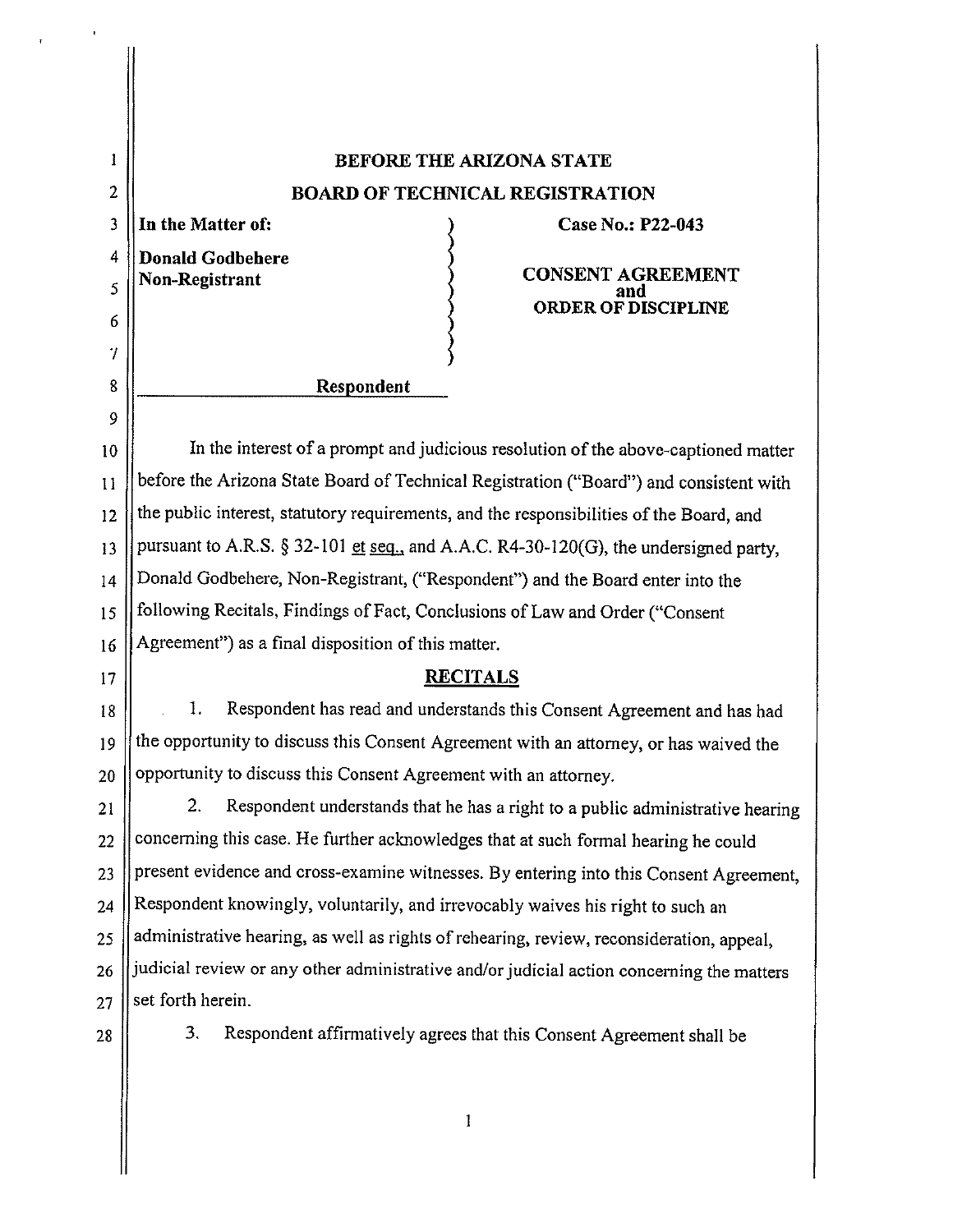1 ll irrevocable.

2 | 4. Respondent understands that this Consent Agreement or any part of the  $3$  | agreement may be considered in any future disciplinary action by the Board against him.

4 | 5. The Consent Agreement, any record prepared in this matter, all investigative 5 materials prepared or received by the Board and all related exhibits and materials, are 6 | public records (as defined in A.R.S.  $\S$  41-158.18) upon acceptance by the Board of this  $7 \parallel$  Consent Agreement and may be retained in the Board's files pertaining to this matter.

8 6. Respondent understands this Consent Agreement deals with Board case 9 number P22-043 involving allegations that Respondent engaged in conduct that would 10 Subject him to discipline under the Board's statutes and rules. The investigation into these  $11$  || allegations against Respondent shall be concluded upon the Board's adoption of this 12 Consent Agreement.

13 | 7. Respondent understands that this Consent Agreement does not constitute a 14 dismissal or resolution of any other matters currently pending before the Board, if any, 15 | and does not constitute any waiver, express or implied, of the Board's statutory authority 16 | or jurisdiction regarding any other pending or future investigation, action or proceeding.

17 | 8. Respondent also understands that acceptance of this Consent Agreement does 18 || not preclude any other agency, subdivision, or officer of this State from instituting any  $19$  | other civil or criminal proceedings with respect to the conduct that is the subject of this 20 Consent Agreement.

21 | 9. Respondent acknowledges and agrees that, upon signing this Consent 22  $\parallel$  Agreement and returning this document to the Board's Executive Director, he may not  $23$  | revoke his acceptance of the Consent Agreement or make any modifications to the 24 | document regardless of whether the Consent Agreement has been signed on behalf of the 25 | Board. Any modification to this original document is ineffective and void unless  $26$  || mutually agreed by the parties in writing.

 $27$  | 10. This Consent Agreement is subject to the approval of the Board and is  $28$  | effective only when accepted by the Board and signed on behalf of the Board. If the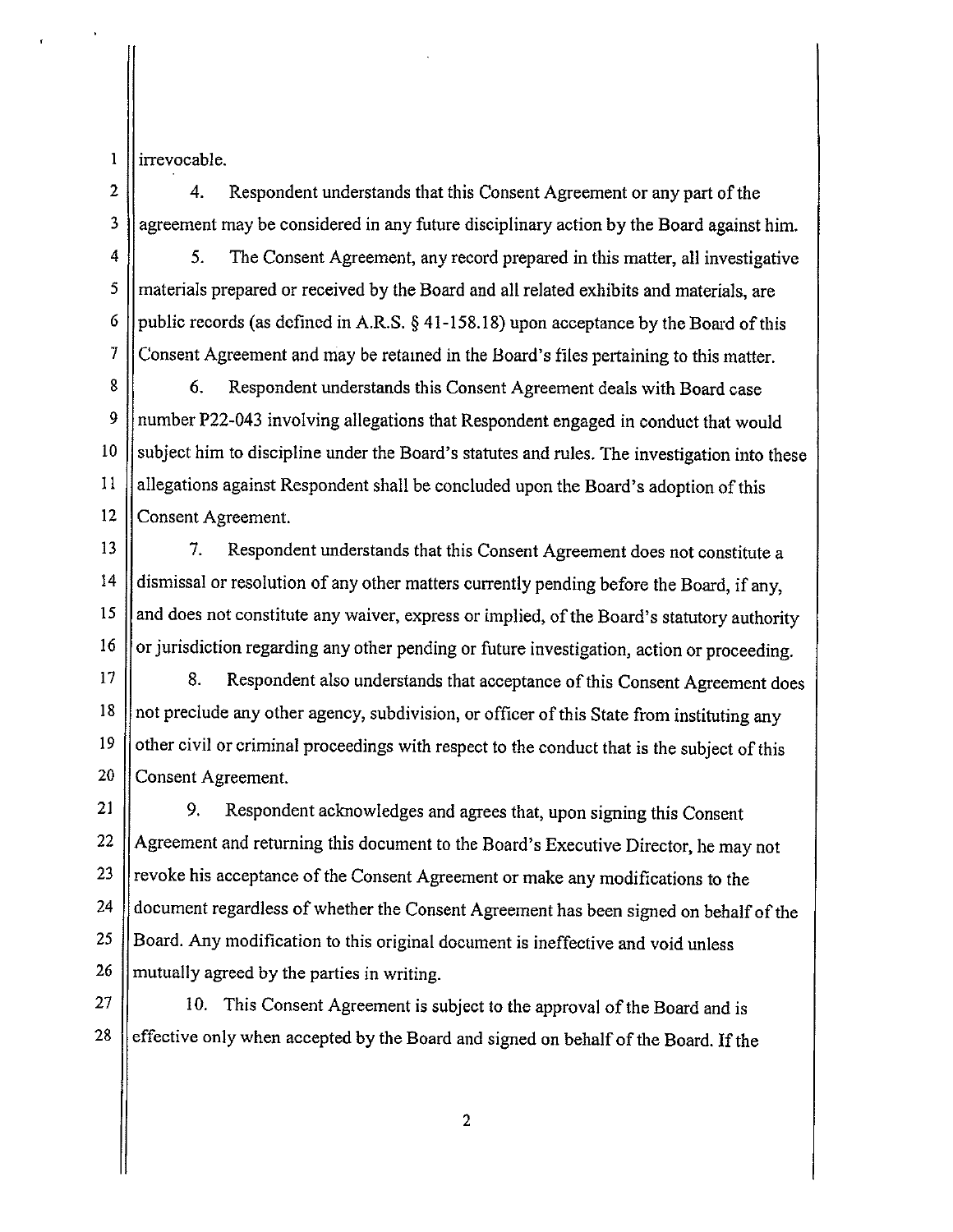I Board does not accept this Consent Agreement, the Board retains its authority to hold a 2 | formal administrative hearing pursuant to A.R.S.  $\S$  32-128(E). In the event that the Board 3 | does not approve this Consent Agreement, it is withdrawn and shall be of no evidentiary 4 value and shall not be relied upon nor introduced in any action by any party, except that 5 the parties agree that should the Board reject this Consent Agreement and this case  $6 \parallel$  proceeds to hearing, Respondent shall assert no claim that the Board was prejudiced by 7 is review and discussion of this document or any records relating thereto.

8 | 11. If a court of competent jurisdiction rules that any part of this Consent 9 Agreement is void or otherwise unenforceable, the remainder of the Consent Agreement  $10$  shall remain in full force and effect.

11 | 12. Respondent understands that any violation of this Consent Agreement may  $12$  | result in disciplinary action, including suspension or revocation of the registration under 13  $|$  A.R.S. § 32-150.

14 || 13. Respondent agrees that the Board will adopt the following Findings of Fact, 15 Conclusions of Law and Order.

## 16 **FINDINGS OF FACT**

17 || 1. The Board is the duly constituted authority for the regulation and control of 18 || the profession of Engineering in the State of Arizona.

19 | 2. Respondent is not registered with the Board as a Professional Engineer. 20 | 3. On or about June, 2017, Respondent contracted and paid Joseph Burke, P.E. 21 (Civil) #31775 ("Alleger") for Grading and Drainage Plans for a residential property at 22  $\parallel$  15045 W El Cortez Pl, Surprise, AZ. Alleger prepared and delivered a set of plans to 23 Respondent for the project with Alleger's signed and undated seal which were initially 24  $\parallel$  approved by Maricopa County Planning and Development.

25 4. On September 28, 2021, Alleger was made aware that As-Built plans for the 26 | project had been submitted by Respondent to Maricopa County Planning and 27 || Development Department for final approval. Alleger confirmed Respondent forged his  $28$  || name and signature, and submitted sealed engineered documents with his seal and title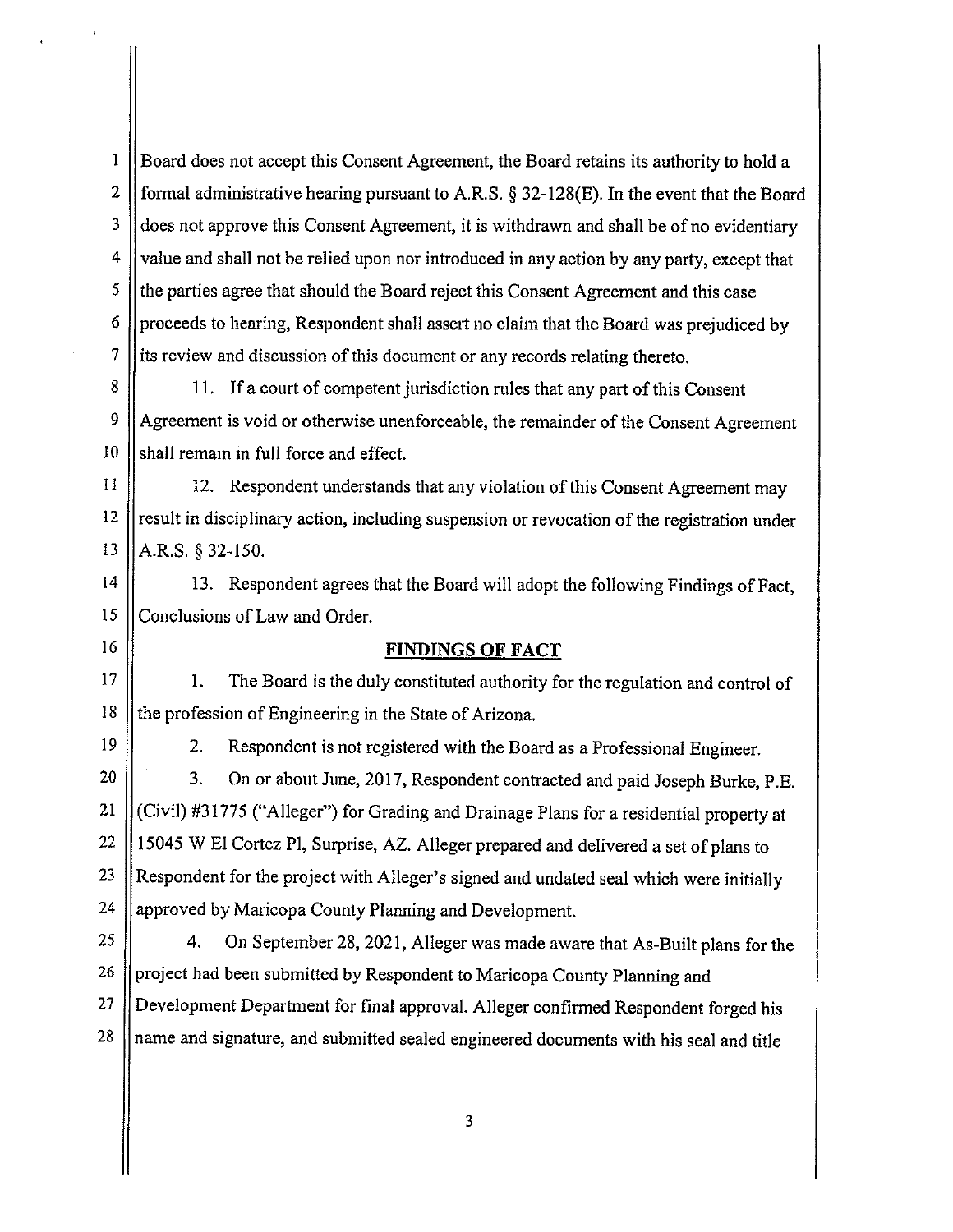block, with his design without authorization.

2 | 5. On December 29, 2021, the Board received a complaint from Alleger 3 | claiming that Respondent prepared and submitted a set of As-Built engineering plans 4 which displayed fraudulently applied seals, signatures, and dates on the two sheets of the  $5$  | As-Built plans.

6 6. Respondent admitted to modifying the As-Built plans by altering lines on the 7 drawings, changing the date on the seal, as well as the license expiration date. 8 || Respondent admitted to making the modifications, and submitting the altered plans to the 9 Maricopa County Planning and Development Department, because he was concerned 10 || about the permit expiration dates and county approval.

 $\mathbf{I}$ 

## 11 **CONCLUSIONS OF LAW**

12  $\vert$  1. The Board has jurisdiction in this matter pursuant to A.R.S. § 32-101, et seq. 13 including A.R.S. § 32-106.02(A).

14 | 2. The conduct alleged in the Findings of Fact, constitutes grounds for 15  $\parallel$  discipline pursuant to A.R.S. § 32-121, and A.R.S. § 32-145(1), in that Respondent 16 | engaged in the practice of a Board regulated profession without Board registration.

17 || 3. The conduct alleged in the Findings of Fact, constitutes grounds for 18 discipline pursuant to A.R.S. 32-145(4), in that Respondent used the registration of 19  $\parallel$  another.

## 20 **ORDER**

21 | Based on the foregoing Findings of Fact and Conclusions of Law, the Board issues 22  $\parallel$  the following Order:

23  $\parallel$  1. CIVIL PENALTY. Within Six (6) months from the effective date of this 24 Consent Agreement, Respondent shall pay a civil penalty of three thousand dollars  $25 \mid (\$3,000.00)$  by certified check or money order made payable to the State of Arizona 26 | Board of Technical Registration, according to the provisions of A.R.S. § 32-106.02(A).

 $27$  || 2. COST OF INVESTIGATION. Within Ninety (90) days from the effective 28 date of this Consent Agreement, Respondent shall pay the cost of investigation of this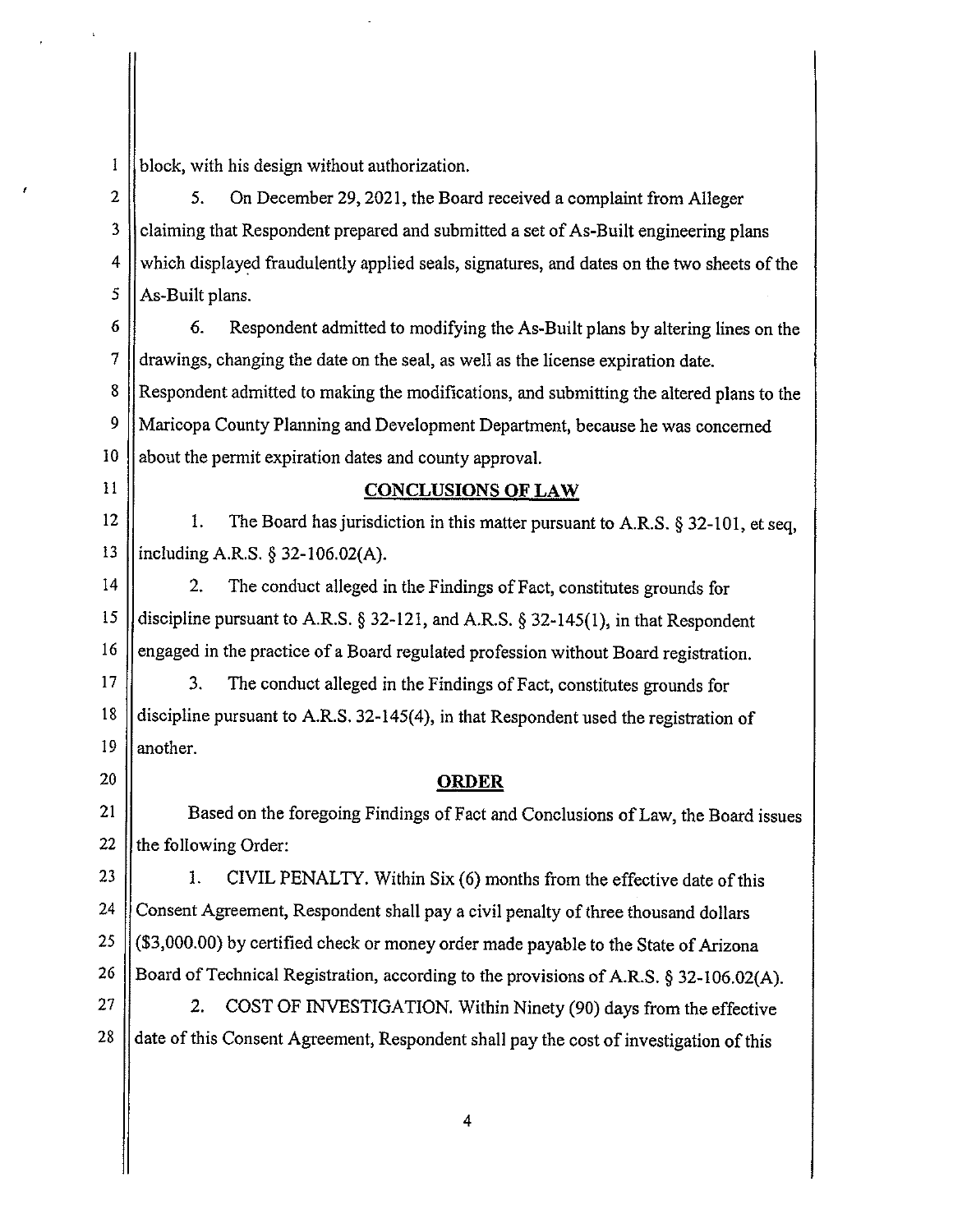1 case to the Board in the amount of one thousand three hundred seventy six dollars 2  $\left| \frac{\sin(1.376.00)}{\sin(1.376.00)} \right|$  by certified check or money order made payable to the State of Arizona 3 Board of Technical Registration, according to the provisions of A.R.S. § 32-128(H).

4  $\vert$  3. OBEY ALL LAWS. Respondent shall obey all federal, state and local laws, *5* related to the practice of Engineering in the State of Arizona. The Board shall consider  $6 \parallel$  any violation of this paragraph to be a separate violation of the statutes governing the 7 || Arizona Board of Technical Registration.

8 | 4. EFFECTIVE DATE. The effective date of this Consent Agreement is the 9 date the Respondent and Board sign the Consent Agreement. If the dates are different, the  $10$  | effective date is the later of the two dates.

11 | 5. COSTS OF COMPLIANCE. Respondent shall pay all costs associated with 12  $\parallel$  complying with this Consent Agreement.

13 | 6. NONCOMPLIANCE. If Respondent violates this Order in any way or fails 14 | to fulfill the requirements of this Order, the Board may seek a Petition for Injunction in 15 || accordance with the provisions set forth in A.R.S.  $\S 32-106.01$ .

16 ACCEPTED and ORDERED this  $\mathcal{IL}$  day of  $\mathcal{UAL}$  2022.

Jack Gilmore, L.A., Chairman Anzona State Board of *Technical Registration* 

21 22 23 *Fe6wia';/=,* 2022.

17

18

19

20

24

27

Consent Agreement and Order, No. P22-043 accepted this 24 Godbehere, Respondent

25 26 **ORIGINAL** filed this  $2\overline{3}$  day of

*WAZCH*, 2022, with:

 $\begin{array}{c} 2' \\ 2 \end{array}$  Arizona State Board of Technical Registration 28 1110 W. Washington, Suite 240 Phoenix, AZ 85007